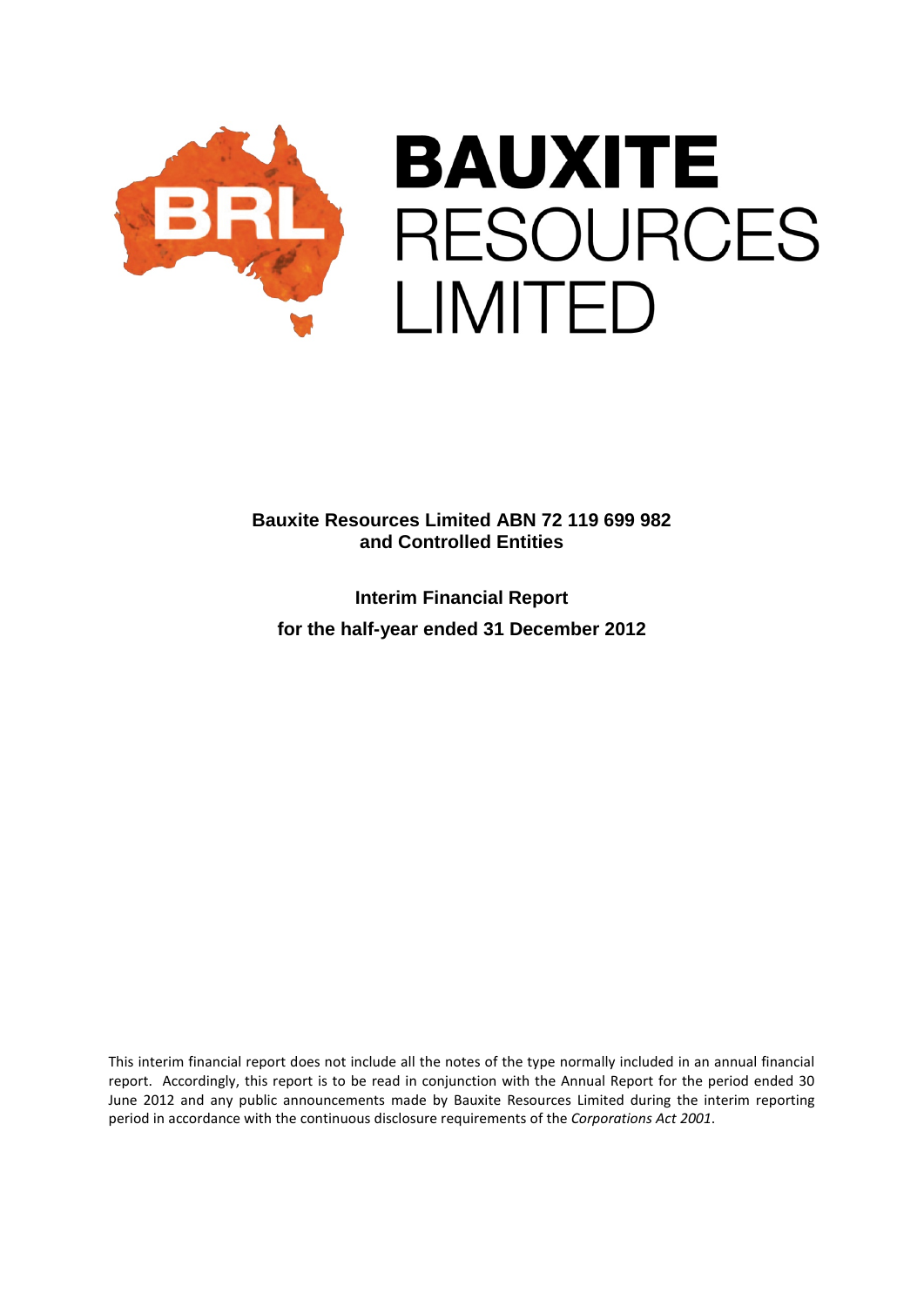### **Interim Financial Report for the half year ended 31 December 2012**

### **DIRECTORS' REPORT**

Your directors submit the financial report of the consolidated group for the half-year ended 31 December 2012. **DIRECTORS**

The names of directors who held office during or since the end of the half-year:

| Mr Barry Carbon AM                             | Mr Yan Jitai    |
|------------------------------------------------|-----------------|
| Mr Scott Donaldson (resigned 18 November 2012) | Mr Neil Lithgow |
| Mr Luke Atkins                                 | Mr Robert Nash  |
| Mr Ding Feng                                   | Mr John Sibly   |

### **REVIEW OF OPERATIONS**

### **Business Direction and Board Strategy**

During the half year ended 31 December 2012 the Company continued to advance towards its strategic objective of proving the business case for the construction and operation of a modern alumina refinery with its joint venture partner Yankuang Resources Ltd (a wholly owned subsidiary of the A\$16Bn Yankuang Group Corporation (collectively "Yankuang").

Together, the companies formed the Bauxite Alumina Joint Ventures ("BAJV") which manages the exploration and refinery project on behalf of the two shareholders. This company is overseen by a Board of Directors that consists of three Yankuang and three Bauxite Resources Ltd (BRL) representatives.

The refinery joint venture provides BRL with the opportunity to participate in a business that would normally not be available due to the high capital cost entry barriers. The agreement with Yankuang offers the following important terms;

- BRL and Yankuang will jointly complete a feasibility study into the viability of constructing and operating a modern alumina refinery to be underpinned by a geological resource of not less than 90 million tonnes of refinery grade bauxite.
- The costs of the feasibility study are to be borne 90% by Yankuang and 10% by BRL whilst the cost of the resource exploration and definition activity is 70% Yankuang and 30% BRL.
- Subject to the feasibility results, BRL & Yankuang will design and build a modern refinery of not less than 1.1 million tonnes per annum capacity in the southwest of Western Australia. Yankuang will finance 91% of the construction cost and BRL 9%.
- BRL and Yankuang would operate the refinery with BRL receiving 30% of the product and Yankuang 70%.
- Yankuang has also agreed to off-take 50% of BRL's share of the alumina for a period of 10 years at a price to be agreed and to assist BRL in obtaining its 9% of the construction funding.

In parallel with the refinery joint venture, the Company also continues to progress the definition of additional bauxite resources through its joint venture with HD Mining & Investment Pty Ltd ("HD Mining"). HD Mining is a wholly owned subsidiary of the Shandong No1 Institute for Prospecting of Geology and Minerals ("Shandong"). This bauxite joint venture agreement covers  $1,000 \text{km}^2$  of selected tenements in the Darling Range, Western Australia. Shandong is responsible for 100% of exploration costs and will have the rights to 60% of all bauxite resources within this area, once a decision is made to commence mining.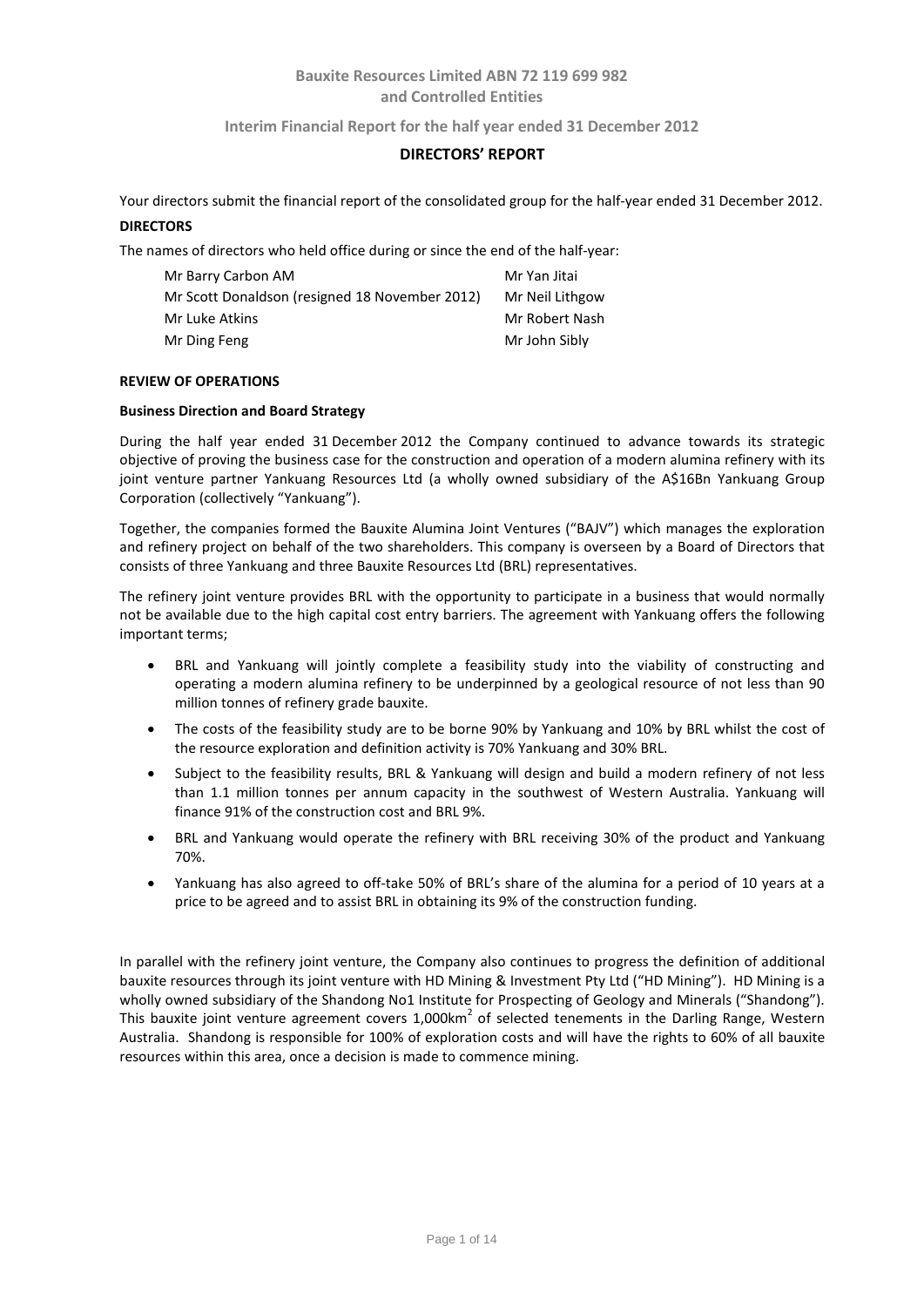### **Interim Financial Report for the half year ended 31 December 2012**

# **DIRECTORS' REPORT**

|                              | <b>Size Mt</b> | Al2O3 (total) % | Al2O3 (available)<br>% | SiO2 (reactive) % |
|------------------------------|----------------|-----------------|------------------------|-------------------|
| <b>Total Indicated</b>       | 32.5           | 40.6            | 31.2                   | 2.1               |
| <b>Total Inferred</b>        | 109.8          | 39.9            | 30.1                   | 2.9               |
| <b>WA TOTAL Bauxite</b>      | 142.3          | 40.1            | 30.3                   | 2.7               |
| <b>Attributable to BRL #</b> |                |                 |                        |                   |
| <b>BAJV</b>                  | 34.1           | 39.8            | 30.3                   | 2.5               |
| <b>HDMJV</b>                 | 28.7           | 41.0            | 30.5                   | 3.6               |
| <b>Total</b>                 | 62.8           | 40.3            | 30.4                   | 3.0               |

Bauxite resources for the group as at 31 December 2012 total of 142.3Mt<sup>(1)</sup>

# At time of report BRL retains 30% beneficial interest in BAJV resources. HD Mining (HDMJV) can earn up to 60% of bauxite rights upon completion of certain milestones including a BFS leading to a decision to mine.

The Company has recently started exploration on the its Fortuna project where it retains a 100% interest in the bauxite rights. Drilling is currently underway, and initial results will be available in the March quarter.

The BAJV is currently undertaking an extensional drilling programme designed to define additional JORC bauxite resources above the 73.3M tonne (indicated and inferred resource) announced in June 2012 at the Felicitas Project. It is also planned to gain samples for density determination, assist resource modelling and define both a bauxite refinery grade resource and a direct shipping bauxite option.

During the December half, the Company completed the year with cash balance of over \$45 million in hand and no bank debt. This strong financial position will allow the Company to confidently pursue its strategic objectives over the next two years.

The Directors recognise that 2013 is likely to provide a number of additional business opportunities due to the combination of the strong Australian dollar, European financial uncertainty and cyclical nature of the global metal markets. The Company remains well positioned to take up any opportunities that may arise where the Directors are satisfied that these will be value accretive for shareholders.

The Company completed its "Other Minerals Review" during the period and has identified a number of areas prospective for gold, coal and iron ore, and will seek interest from potential joint venture partners to undertake exploration or divest the other non-bauxite mineral properties.

#### **Board and Management Changes**

In December 2012 the Chief Executive Officer Scott Donaldson stepped down after two years in the position. Sam Middlemas has been appointed Acting Chief Executive Officer until May 2013 when Peter Canterbury will join the board in this role from his current position with Sundance Resources Limited.

The BAJV appointed Bill Moss as General Manager in October 2012. Mr Moss is a highly credentialed executive with significant Australian and International experience in the bauxite/alumina sphere and was until recently the Project Director of the world's largest bauxite – aluminium complex development at Ma'aden, Saudi Arabia.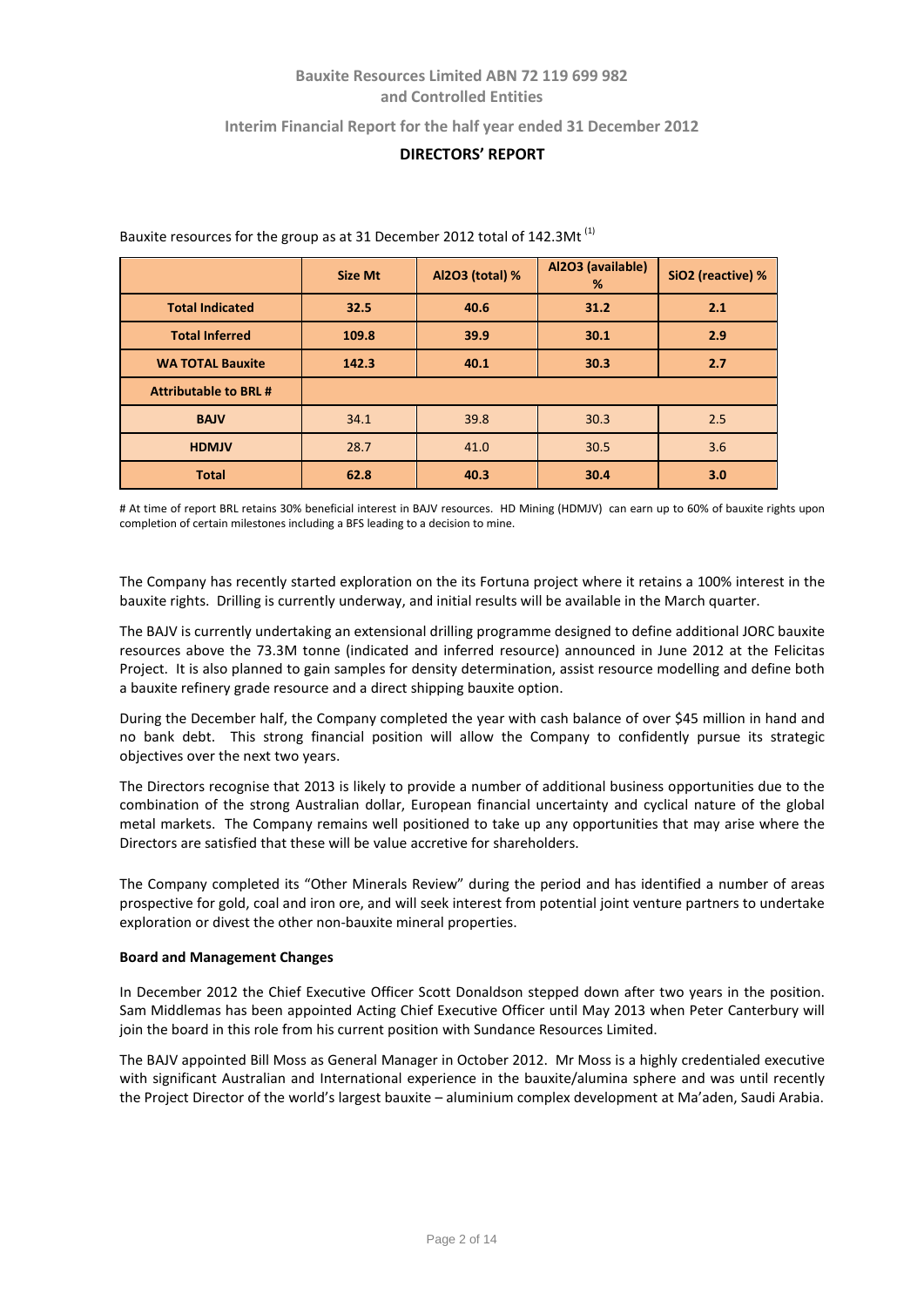**Interim Financial Report for the half year ended 31 December 2012**

### **DIRECTORS' REPORT**

#### **AUDITOR'S DECLARATION**

The lead auditor's independence declaration under s 307C of the *Corporations Act 2001* is set out on page 4 for the half-year ended 31 December 2012.

This report is signed in accordance with a resolution of the Board of Directors.

Bong Carbon

Barry Carbon AM Chairman Dated this 14<sup>th</sup> day of March 2013

#### **(1) JORC Compliant Resource Statements**

The following are Joint Ore Reserve Code (JORC) compliant Public Reports released to the ASX declaring the JORC resources referred to. These can be viewed on both the ASX and the Company websites, free of charge.

| 02/05/2011 | Aurora, Rusina: Progress Report - Resource Upgrade, 15.1 million tonnes |  |
|------------|-------------------------------------------------------------------------|--|
|------------|-------------------------------------------------------------------------|--|

- 21/06/2011 Vallonia, Juturna: Progress Report Resource Upgrade, 9.7 million tonnes
- Cardea 1&2, Minerva: Resource Upgrade, 8.6 million tonnes
- 02/11/2011 Cardea3: Resource Update, 17.8 million tonnes<br>05/06/2012 Felicitas: 73Mt New Bauxite Resource at Felicita
- Felicitas: 73Mt New Bauxite Resource at Felicitas Deposit, 73.3 million tonnes
- 30/07/2012 Ceres: New Bauxite Resource at Williams Project Western Australia, 15.0 million tonnes
	- Cronus: September 2012 Quarterly Report to Shareholders, 2.8 million tonnes

#### **COMPETENT PERSON STATEMENT**

*Cardea 1&2, Juturna, Vallonia, Minerva, Rusina and Vallonia Mineral Resources*

*The information in this report that relates to Mineral Resources is based on information compiled by Peter Senini who is a Member of the Australian Institute of Geoscientists. Mr Senini is a consultant to the company. Mr Senini has sufficient experience which is relevant to the style of mineralisation and type of deposit under consideration and to the activity which he is undertaking to qualify as a Competent Person as defined in the 2004 Edition of the Australasian Code for Reporting of Exploration Results, Mineral Resources and Ore Reserves'. Mr Senini consents to the inclusion in the report of the matters based on his information in the form and context in which it appears.*

#### *Felicitas, Cardea3, Aurora, Ceres, Cronus and Fortuna Mineral Resources*

*The information in this report that relates to Mineral Resources is based on information compiled by Graham de la Mare who is a Member of the Australian Institute of Geoscientists. Mr de la Mare is employed by RPM Global. Mr de la Mare has sufficient experience which is relevant*  to the style of mineralisation and type of deposit under consideration and to the activity which he is undertaking to qualify as a Competent *Person as defined in the 2004 Edition of the Australasian Code for Reporting of Exploration Results, Mineral Resources and Ore Reserves'. Mr de la Mare consents to the inclusion in the report of the matters based on his information in the form and context in which it appears.*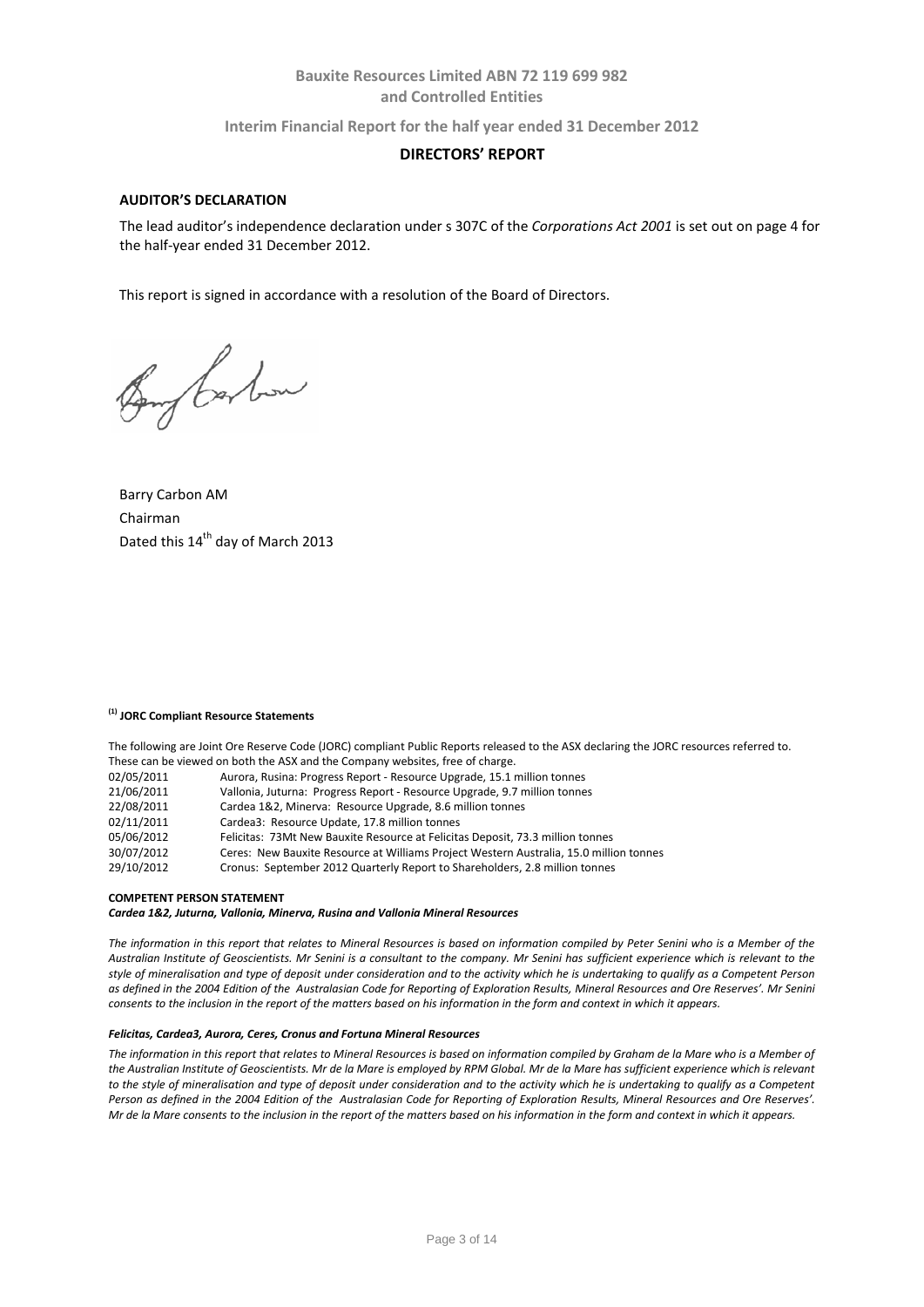**Interim Financial Report for the half year ended 31 December 2012**



Level 3, 12 St Georges Terrace Perth WA 6000

PO Box 5785, St Georges Terrace WA 6831

T +61 (0)8 9225 5355 F +61 (0)8 9225 6181

www.moorestephens.com.au

### **AUDITOR'S INDEPENDENCE DECLARATION UNDER S307C OF THE** *CORPORATIONS ACT 2001* **TO THE DIRECTORS OF BAUXITE RESOURCES LIMITED**

As lead auditor for the review of Bauxite Resources Limited for the half-year ended 31 December 2012, I declare that, to the best of my knowledge and belief, there have been:

- no contraventions of the auditor independence requirements of the *Corporations Act 2001* in relation to the review; and
- no contraventions of any applicable code of professional conduct in relation to the review.

Junta Tr

MOURE STEPHENS

**Suan-Lee Tan**<br> **Partner**<br> **Partner**<br> **Chartered Accounts Chartered Accountants** 

Signed at Perth this  $14<sup>th</sup>$  day of March 2013

Moore Stephens Perth ABN 63 569 263 022. Liability limited by a scheme approved under Professional Standards Legislation. The Perth Moore Stephens firm is not a partner or agent of any other Moore Stephens firm. An independent member of Moore Stephens International Limited – members in principal cities throughout the world.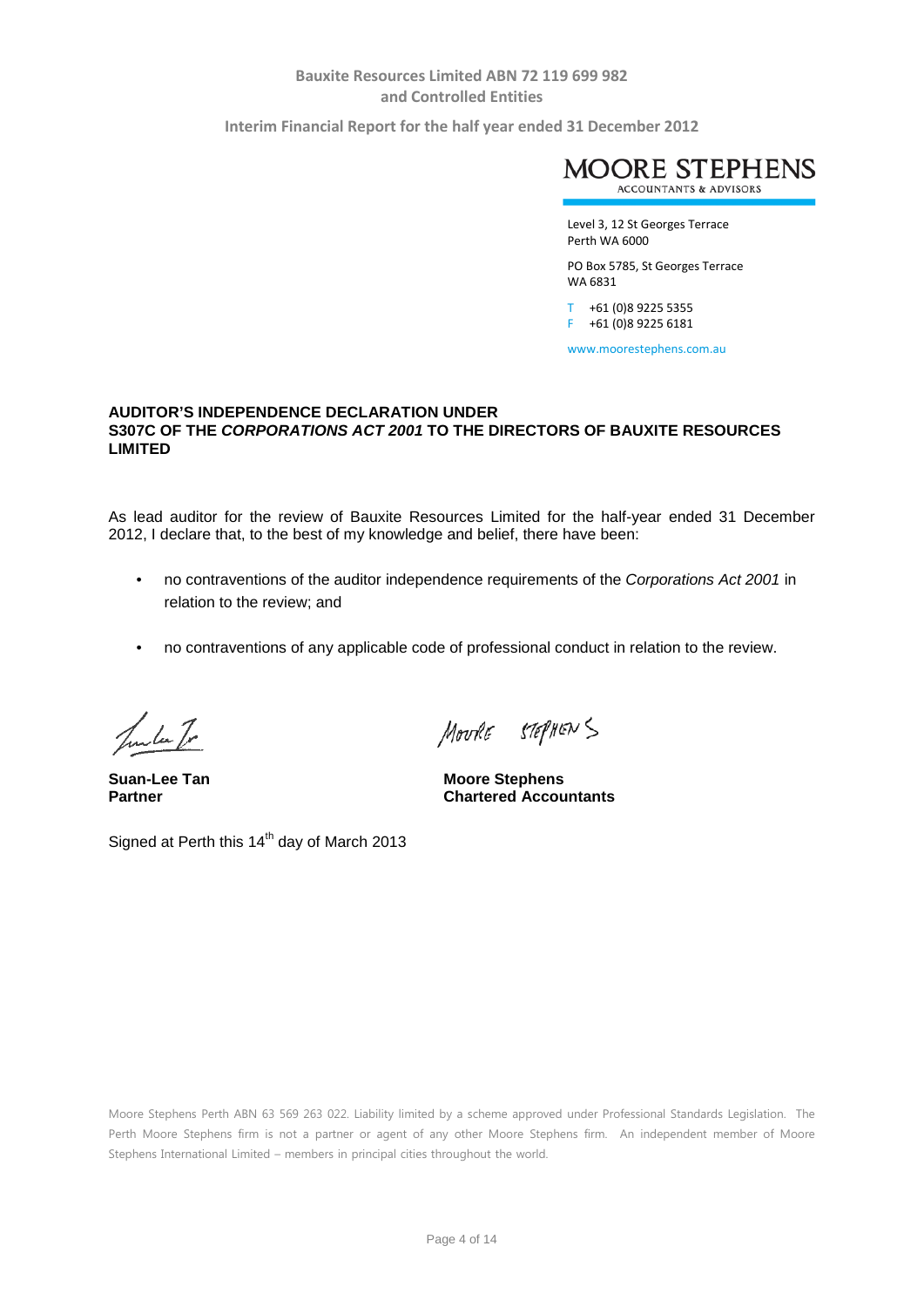### **Interim Financial Report for the half year ended 31 December 2012**

### **CONSOLIDATED STATEMENT OF PROFIT OR LOSS AND OTHER COMPREHENSIVE INCOME FOR THE HALF-YEAR ENDED 31 DECEMBER 2012**

|                                                                         | <b>Note</b>    |             | <b>Consolidated Group</b> |  |
|-------------------------------------------------------------------------|----------------|-------------|---------------------------|--|
|                                                                         |                | 31.12.2012  | 31.12.2011                |  |
|                                                                         |                | \$          | \$                        |  |
| <b>Revenue</b>                                                          |                |             |                           |  |
| Interest income                                                         |                | 1,168,971   | 1,517,506                 |  |
| Recoupment of exploration cost                                          |                | 138,361     | 617,239                   |  |
| Other Income                                                            |                | 213,747     | 547,585                   |  |
| Cost of sales                                                           |                |             | (403, 872)                |  |
| Employee benefits expense                                               |                | (1,521,609) | (1,619,358)               |  |
| Exploration written off                                                 |                | (1,790,332) | (2,636,490)               |  |
| Bankable feasibility and other studies                                  |                | (42, 555)   | (121, 384)                |  |
| Administration expenses                                                 |                | (786, 331)  | (263, 398)                |  |
| Depreciation and amortisation expense                                   |                | (375, 715)  | (521, 163)                |  |
| Profit / (loss) on sale of fixed assets                                 |                | (7, 112)    | (55, 643)                 |  |
| Share based payments expense                                            |                |             | (216, 710)                |  |
| Profit before income tax                                                |                | (3,002,574) | (3, 155, 688)             |  |
| Income tax refund/(expense)                                             |                | 514,138     |                           |  |
| <b>Profit from continuing operations</b>                                |                | (2,488,436) | (3, 155, 688)             |  |
| (Loss)/Profit from discontinued operations                              |                |             |                           |  |
| Profit for the period                                                   | $\overline{2}$ | (2,488,436) | (3, 155, 688)             |  |
| Profit/(Loss) attributable to:                                          |                |             |                           |  |
| Members of the parent entity                                            |                | (2,488,436) | (3, 155, 688)             |  |
| Non-controlling interest                                                |                |             |                           |  |
|                                                                         |                | (2,488,436) | (3, 155, 688)             |  |
| Other comprehensive income                                              |                |             |                           |  |
| Other comprehensive income for the period, net of tax                   |                |             |                           |  |
| Total comprehensive income for the period                               |                | (2,488,436) | (3, 155, 688)             |  |
| Total profit/(Loss) and other 'comprehensive income attributable<br>to: |                |             |                           |  |
| Members of the parent entity                                            |                | (2,488,436) | (3, 155, 688)             |  |
| Non-controlling interest                                                |                |             |                           |  |
|                                                                         |                | (2,488,436) | (3, 155, 688)             |  |
| <b>Earnings per share</b>                                               |                |             |                           |  |
| From continuing and discontinued operations:                            |                |             |                           |  |
| Basic earnings per share (cents)                                        |                | (1.06)      | (1.34)                    |  |
| Diluted earnings per share (cents)                                      |                | (1.06)      | (1.34)                    |  |
|                                                                         |                |             |                           |  |

The accompanying notes form part of this financial report.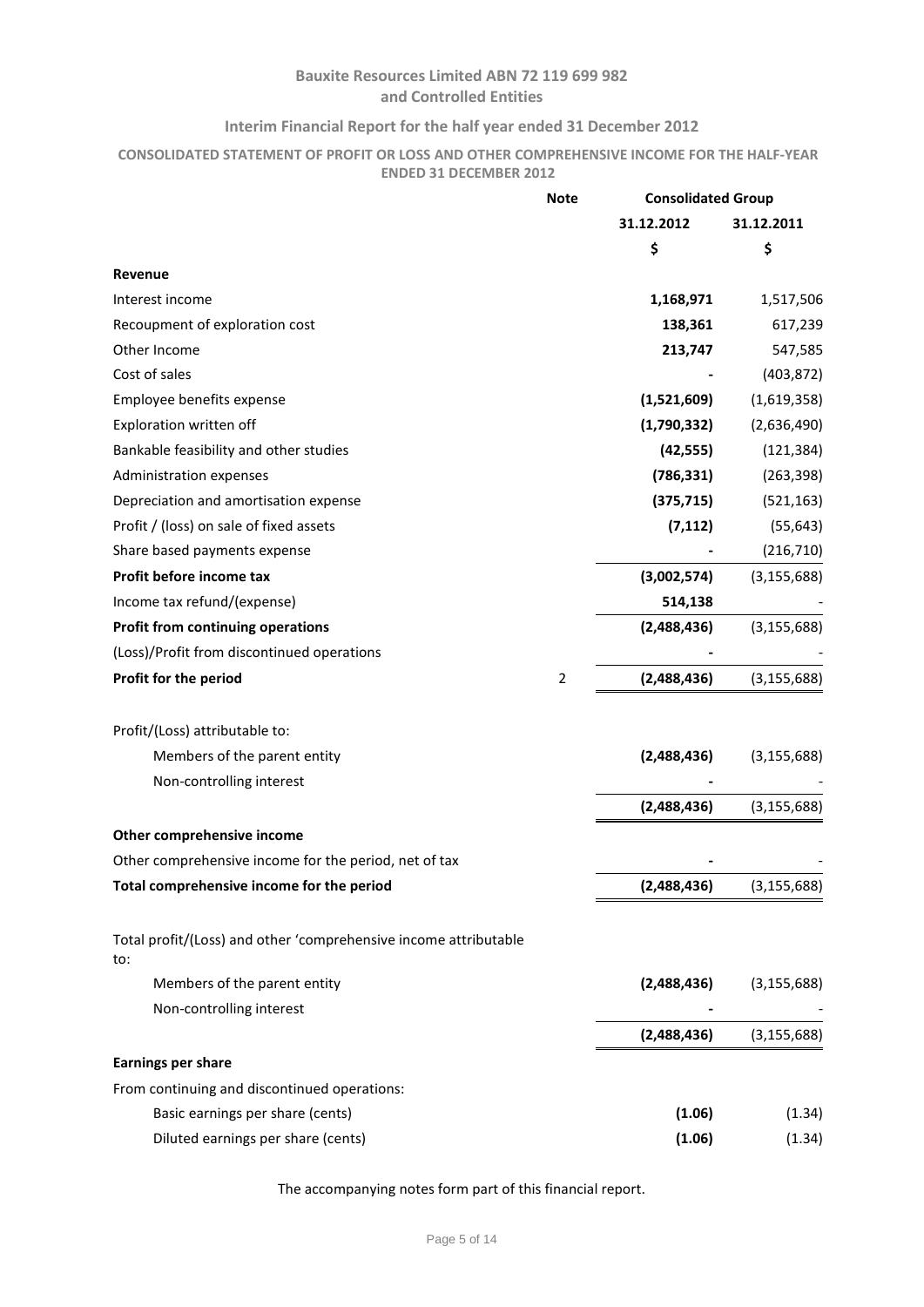# **Interim Financial Report for the half year ended 31 December 2012**

# **CONSOLIDATED STATEMENT OF FINANCIAL POSITION AS AT 31 DECEMBER 2012**

|                                  | <b>Consolidated Group</b> |              |  |
|----------------------------------|---------------------------|--------------|--|
|                                  | 31.12.2012                | 30.06.2012   |  |
|                                  | \$                        | \$           |  |
| <b>ASSETS</b>                    |                           |              |  |
| <b>CURRENT ASSETS</b>            |                           |              |  |
| Cash and cash equivalents        | 45,373,833                | 48,031,090   |  |
| Trade and other receivables      | 1,884,656                 | 1,685,380    |  |
| Inventories                      |                           |              |  |
| <b>TOTAL CURRENT ASSETS</b>      | 47,258,489                | 49,716,470   |  |
| <b>NON-CURRENT ASSETS</b>        |                           |              |  |
| Property, plant and equipment    | 7,199,774                 | 7,505,259    |  |
| Intangible assets                |                           |              |  |
| Other financial assets           | 726,373                   | 703,643      |  |
| <b>TOTAL NON-CURRENT ASSSETS</b> | 7,926,147                 | 8,208,903    |  |
| <b>TOTAL ASSETS</b>              | 55,184,636                | 57,925,373   |  |
| <b>CURRENT LIABILITIES</b>       |                           |              |  |
| Trade and other payables         | 401,922                   | 622,035      |  |
| Short-term provisions            | 60,839                    | 93,027       |  |
| <b>TOTAL CURRENT LIABILITIES</b> | 462,761                   | 715,062      |  |
| <b>TOTAL LIABILITIES</b>         | 462,761                   | 715,062      |  |
| <b>NET ASSETS</b>                | 54,721,875                | 57,210,311   |  |
| <b>EQUITY</b>                    |                           |              |  |
| Issued capital                   | 88,111,698                | 88,111,698   |  |
| Reserves                         | 983,691                   | 983,691      |  |
| Retained earnings                | (34, 373, 514)            | (31,885,078) |  |
| <b>TOTAL EQUITY</b>              | 54,721,875                | 57,210,311   |  |

The accompanying notes form part of this financial report.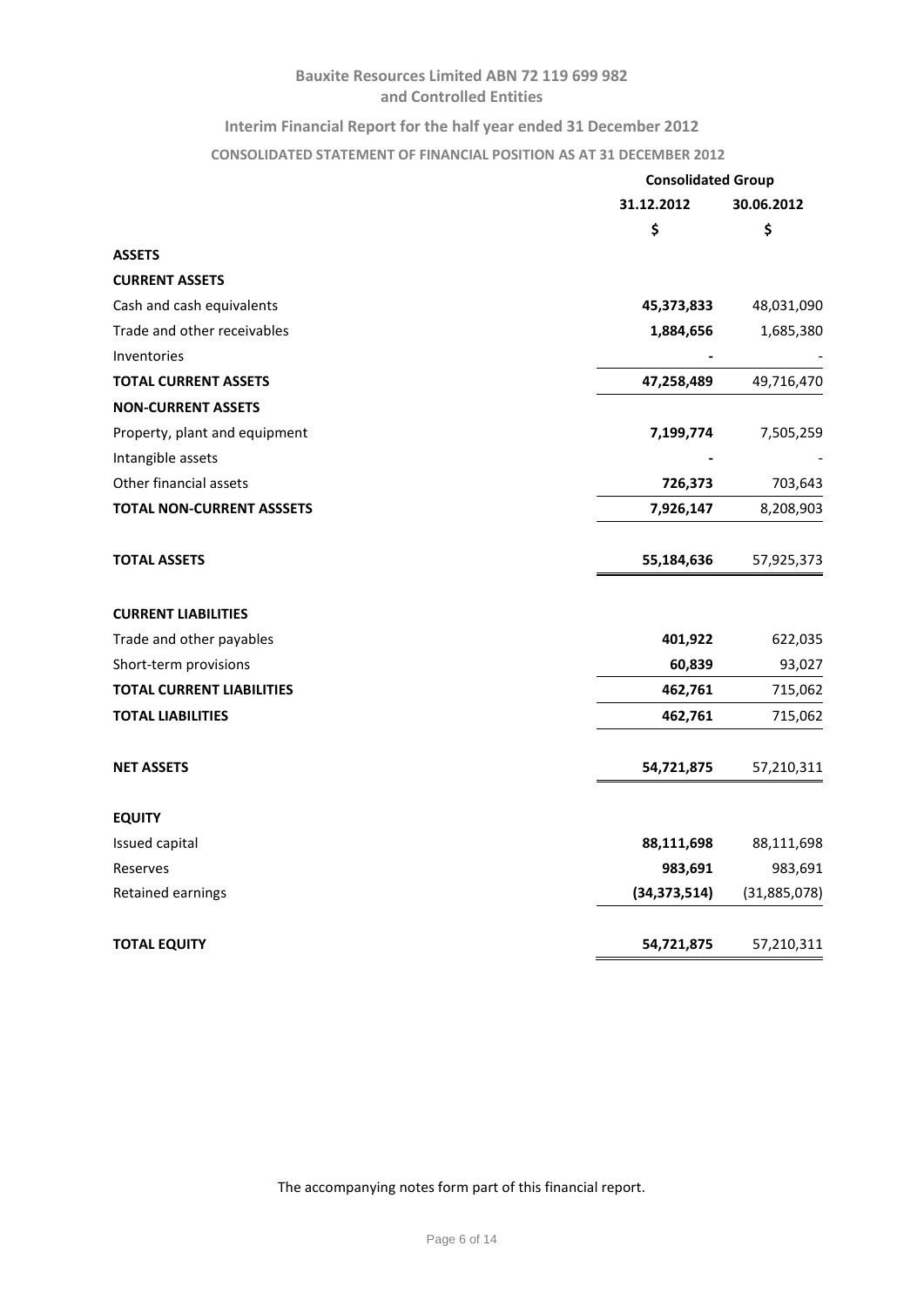### **Interim Financial Report for the half year ended 31 December 2012**

# **CONSOLIDATED STATEMENT OF CHANGES IN EQUITY AS AT 31 DECEMBER 2012**

|                                                            | <b>Note</b> | <b>Issued Capital</b><br>Ordinary | Option<br><b>Reserve</b> | <b>Retained Earnings</b> | <b>Total</b>  |
|------------------------------------------------------------|-------------|-----------------------------------|--------------------------|--------------------------|---------------|
|                                                            |             | \$                                | \$                       | \$                       | \$            |
| <b>Balance at 1.7.2011</b>                                 |             | 88,111,698                        | 2,757,393                | (27, 159, 987)           | 63,709,103    |
| <b>Comprehensive Income</b>                                |             |                                   |                          |                          |               |
| Profit/(loss) for Period                                   |             |                                   |                          | (3, 155, 688)            | (3, 155, 688) |
| Other comprehensive<br>income for the period               |             |                                   |                          |                          |               |
| Total comprehensive<br>income for the period               |             |                                   |                          | (3, 155, 688)            | (3, 155, 688) |
| Shares issued during the<br>period                         |             |                                   |                          |                          |               |
| <b>Transaction costs</b><br>associated with share<br>issue |             |                                   |                          |                          |               |
| Employee share options<br>issued during the period         |             |                                   | 216,710                  |                          | 216,710       |
| <b>Balance at 31.12.2011</b>                               |             | 88,111,698                        | 2,974,102                | (30, 315, 675)           | 60,770,126    |
| <b>Balance at 1.7.2012</b>                                 |             | 88,111,698                        | 983,691                  | (31,885,078)             | 57,210,311    |

| <b>Balance at 31.12.2012</b>                               | 88,111,698 | 983,691 | (34, 373, 514) | 54,721,875  |
|------------------------------------------------------------|------------|---------|----------------|-------------|
| Employee share options<br>issued during the period         |            |         |                |             |
| <b>Transaction costs</b><br>associated with share<br>issue |            |         |                |             |
| Shares issued during the<br>period                         |            |         |                |             |
| Total comprehensive<br>income for the period               |            |         | (2,488,436)    | (2,488,436) |
| Other comprehensive<br>income for period                   |            |         |                |             |
| Profit/(loss) for period                                   |            |         | (2,488,436)    | (2,488,436) |
| <b>Comprehensive Income</b>                                |            |         |                |             |
| <b>Balance at 1.7.2012</b>                                 | 88,111,698 | 983,691 | (31,885,078)   | 57,210,311  |

The accompanying notes form part of this financial report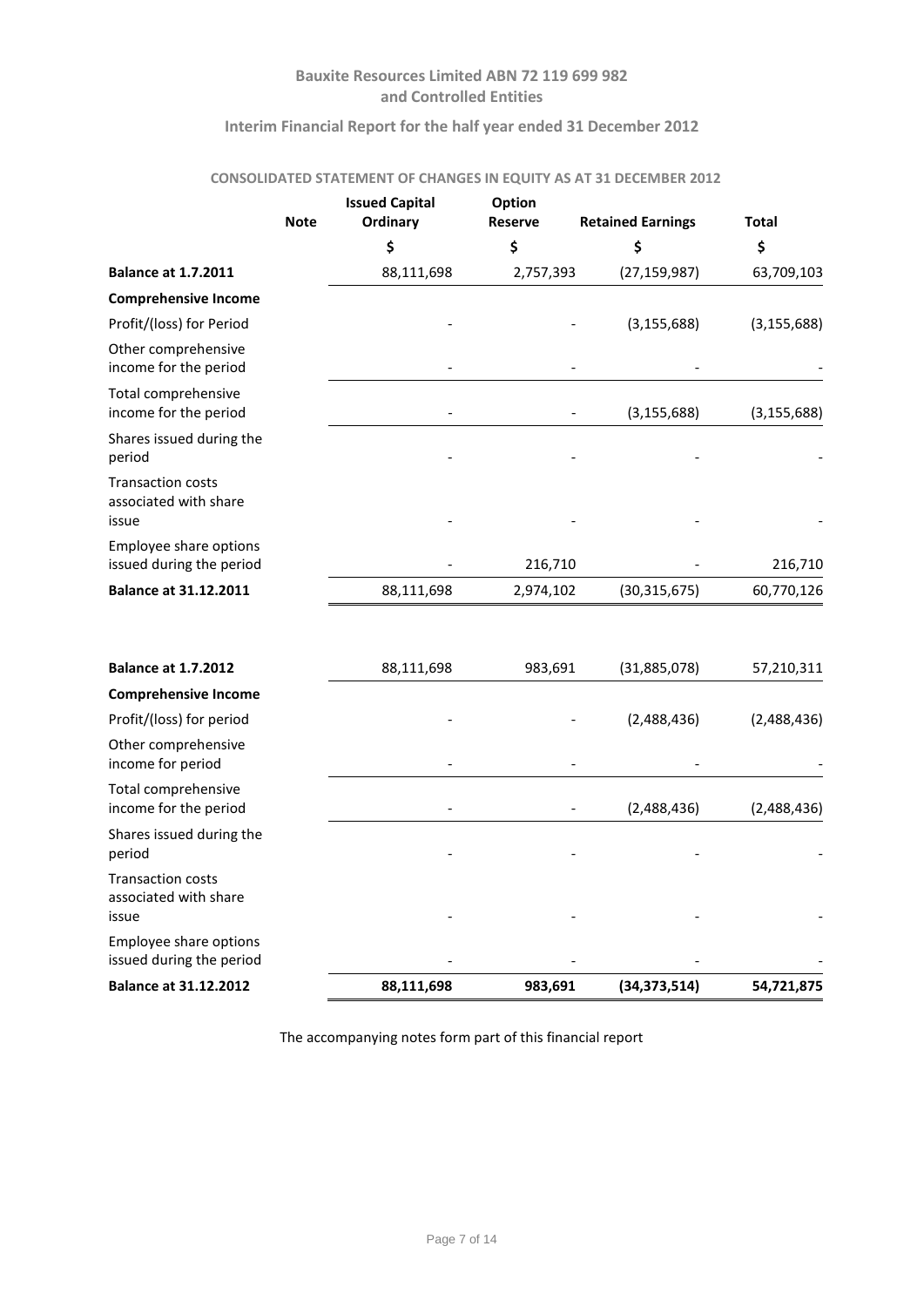### **Interim Financial Report for the half year ended 31 December 2012**

**CONSOLIDATED STATEMENT OF CASH FLOWS FOR THE HALF-YEAR ENDED 31 DECEMBER 2012**

|                                                     | <b>Consolidated Group</b> |             |
|-----------------------------------------------------|---------------------------|-------------|
|                                                     | 31.12.2012                | 31.12.2011  |
| <b>CASH FLOWS FROM OPERATING ACTIVITIES</b>         |                           |             |
| Receipts from customers                             | 189,700                   | 1,675,786   |
| Payments to suppliers and employees                 | (2,643,841)               | (3,634,089) |
| Payments for exploration expenditure                | (1,651,970)               | (2,218,369) |
| Interest received                                   | 1,034,787                 | 1,307,463   |
| Income tax refunded                                 | 514,138                   |             |
| Net cash (used in)/provided by operating activities | (2,557,186)               | (2,869,209) |
|                                                     |                           |             |
| <b>CASH FLOWS FROM INVESTING ACTIVITIES</b>         |                           |             |
| Proceeds from sale of property, plant and equipment | 22,850                    | 549,027     |
| Purchase of property, plant and equipment           | (100, 192)                | (122, 116)  |
| Payment for other financial assets                  | (22, 729)                 | (24, 350)   |
| Expenditure on mining improvements                  |                           | (26,003)    |
| Net cash used in investing activities               | (100, 071)                | 376,557     |
| <b>CASH FLOWS FROM FINANCING ACTIVITIES</b>         |                           |             |
| Proceeds from issue of shares                       |                           |             |
| Net cash used in/(provided by) financing activities |                           |             |
| Net increase (decrease) in cash held                | (2,657,257)               | (2,492,652) |
| Cash and cash equivalents at beginning of period    | 48,031,090                | 53,126,585  |
| CASH AND CASH EQUIVALENTS AT THE END OF THE PERIOD  |                           |             |
|                                                     | 45,373,833                | 50,633,934  |

The accompanying notes form part of this financial report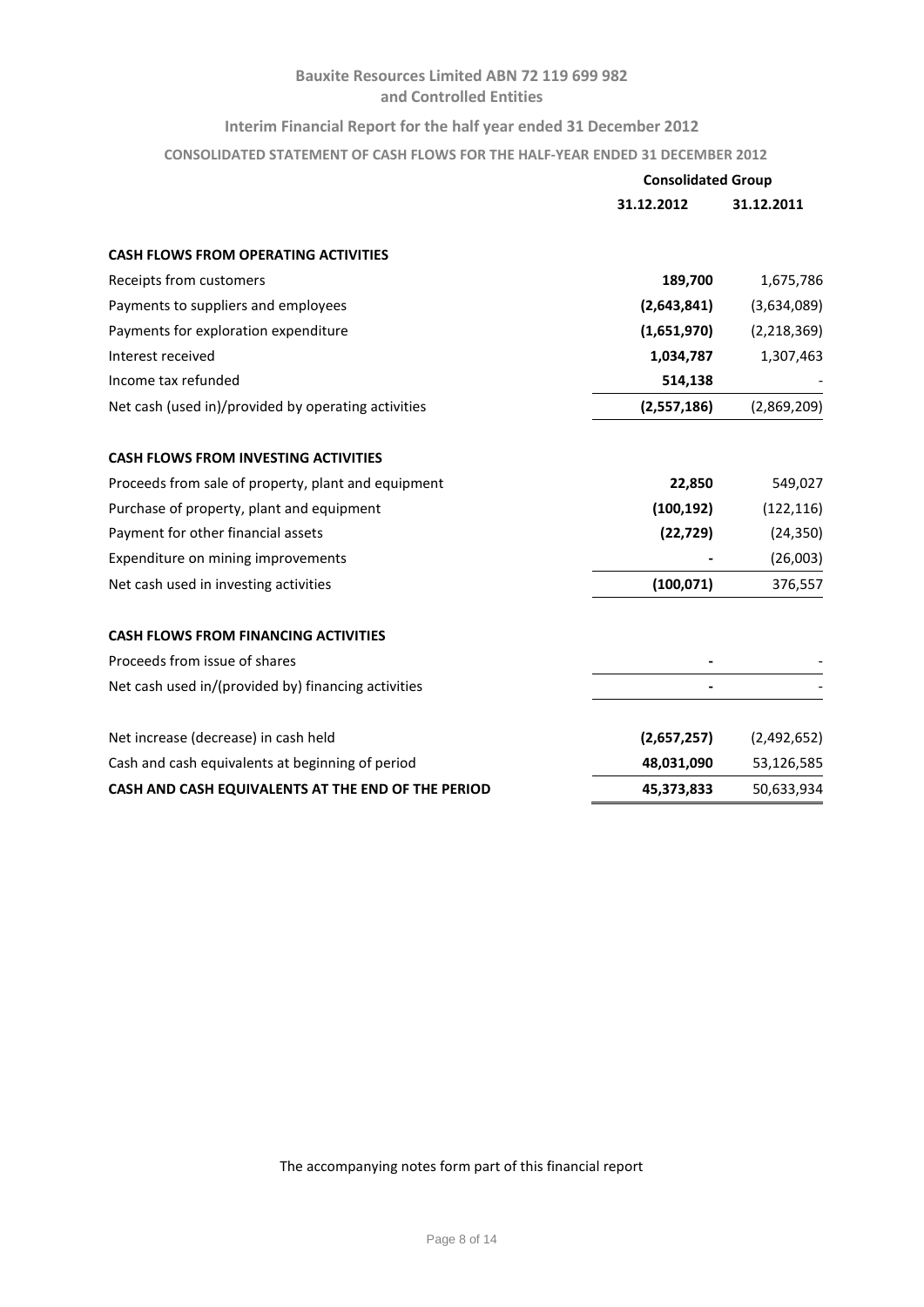### **Interim Financial Report for the half year ended 31 December 2012**

#### **NOTES TO THE FINANCIAL STATEMENTS FOR THE HALF-YEAR ENDED 31 DECEMBER 2012**

### **NOTE 1: SUMMARY OF SIGNIFICANT ACCOUNTING POLICIES**

#### **BASIS OF PREPARATION**

These general purpose financial statements for the interim half-year reporting period ended 31 December 2012 have been prepared in accordance with requirements of the *Corporations Act 2001* and Australian Accounting Standards including AASB 134: Interim Financial Reporting. Compliance with Australian Accounting Standards ensures that the financial statements and notes also comply with International Financial Reporting Standards.

This interim financial report is intended to provide users with an update on the latest annual financial statements of Bauxite Resources Limited and its controlled entities (the Group). As such, it does not contain information that represents relatively insignificant changes occurring during the half-year within the Group. It is therefore recommended that this financial report be read in conjunction with the annual financial statements of the Group for the year ended 30 June 2012, together with any public announcements made during the half-year.

### **ACCOUNTING POLICIES**

The same accounting policies and methods of computation have been followed in this interim financial report as were applied in the most recent annual financial statements, except in relation to the matters discussed below.

### **CRITICAL ACCOUNTING ESTIMATES AND JUDGMENTS**

The critical estimates and judgments are consistent with those applied and disclosed in the June 2012 annual report.

### **NEW AND REVISED ACCOUNTING REQUIREMENTS APPLICABLE TO THE CURRENT HALF-YEAR REPORTING PERIOD**

#### *Presentation of Items of Other Comprehensive Income*

The Group adopted AASB 2011–9: Amendments to Australian Accounting Standards – Presentation of Items of Other Comprehensive Income on 1 July 2012. AASB 2011–9 is mandatorily applicable from 1 July 2012 and amends AASB 101: Presentation of Financial Statements.

AASB 2011–9 amends the presentation requirements of other comprehensive income. It requires items of other comprehensive income to be grouped between:

- items that will not be reclassified subsequently to profit or loss; and
- those that will be reclassified subsequently to profit or loss when specific circumstances occur.

It also requires, when items of other comprehensive income are presented before the related tax effects with a single amount shown for the aggregate amount of income tax relating to those items, the amount of tax effect to be allocated between:

- items that will not be reclassified subsequently to profit or loss; and
- those that might be reclassified subsequently to profit or loss.

AASB 2011–9 also amends AASB 101 to change the title "income statement" to "statement of profit or loss" under the two-statement approach. Although other titles are also permitted, the Group has decided to use the title "statement of profit or loss".

The adoption of AASB 2011–9 only changed the presentation of the Group's financial statements and did not have any impact on the amounts reported for the current period or for any prior period in the Group's financial statements.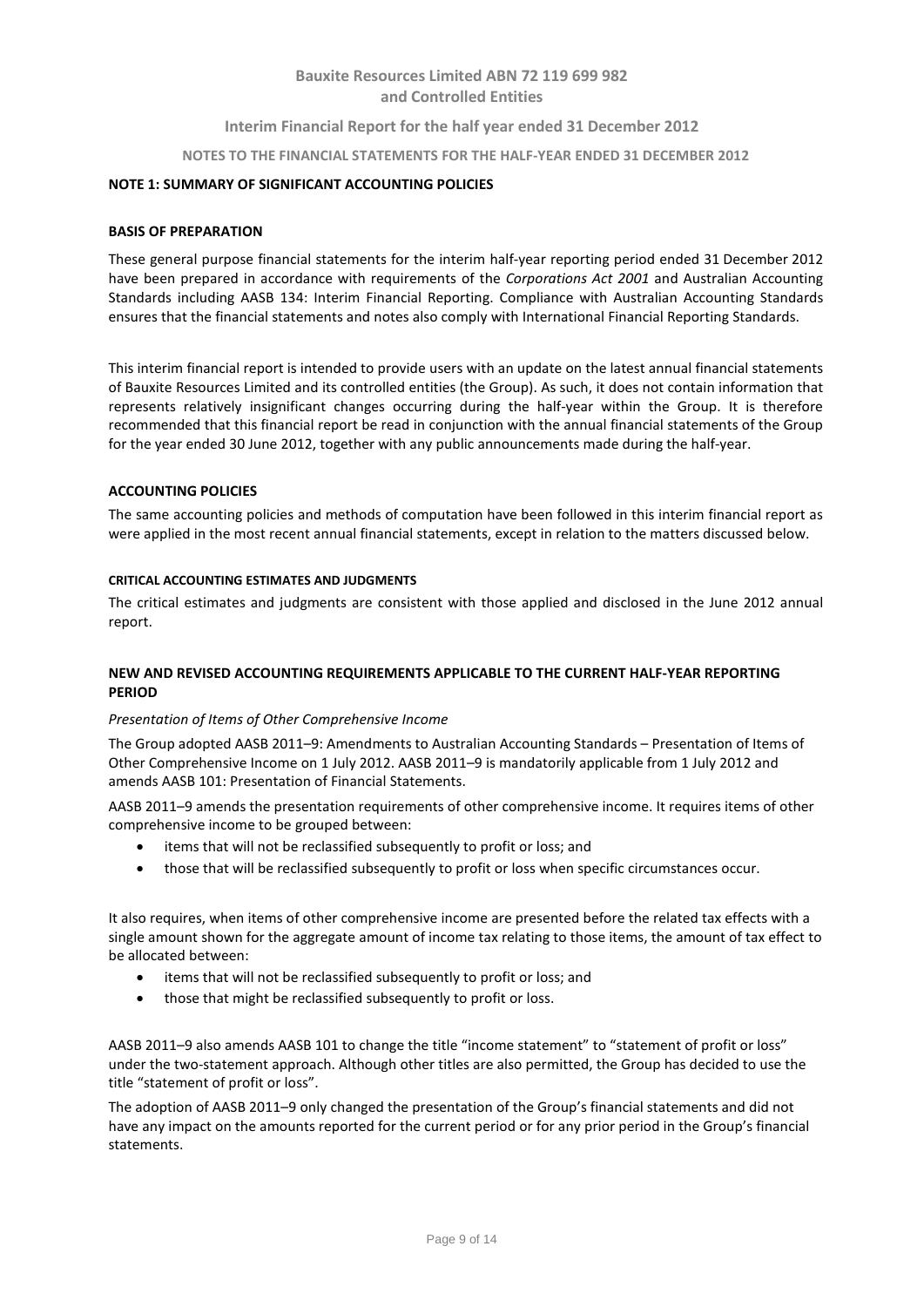**Interim Financial Report for the half year ended 31 December 2012**

# **NOTE 2: OPERATING SEGMENTS**

# **(i) Segment performance**

|                                                                              | Exploration | <b>Operations</b> | <b>BFS &amp; other</b><br>studies | Administration<br>& other | <b>Total</b>  |
|------------------------------------------------------------------------------|-------------|-------------------|-----------------------------------|---------------------------|---------------|
|                                                                              | \$          | \$                | \$                                | \$                        | \$            |
| Six months ended<br>31 December 2012                                         |             |                   |                                   |                           |               |
| Revenue                                                                      |             |                   |                                   |                           |               |
| Recoupment of exploration<br>costs                                           | 138,361     |                   |                                   |                           | 138,361       |
| Other income                                                                 |             |                   |                                   | 213,747                   | 213,747       |
| Interest revenue                                                             |             |                   |                                   | 1,168,971                 | 1,168,971     |
| <b>Total segment revenue</b>                                                 | 138,361     |                   |                                   | 1,382,718                 | 1,521,079     |
| Segment net loss before tax                                                  | (1,651,970) |                   |                                   | (974, 889)                | (2,626,859)   |
| Reconciliation of segment                                                    |             |                   |                                   |                           |               |
| result to group net profit/(loss)<br>before tax                              |             |                   |                                   |                           |               |
| Amounts not included in<br>segment result but reviewed<br>by the Board:      |             |                   |                                   |                           |               |
| depreciation and<br>amortisation                                             |             |                   |                                   |                           | (375, 715)    |
| Net loss before tax from<br>continuing operations                            |             |                   |                                   |                           | (3,002,574)   |
| Six months ended<br>31 December 2011                                         |             |                   |                                   |                           |               |
| Revenue                                                                      |             |                   |                                   |                           |               |
| Recoupment of exploration<br>costs                                           | 617,239     |                   |                                   |                           | 617,239       |
| Other income                                                                 |             |                   |                                   | 547,585                   | 547,585       |
| Interest revenue                                                             |             |                   | $\overline{a}$                    | 1,517,506                 | 1,517,506     |
| <b>Total segment revenue</b>                                                 | 617,239     | $\overline{a}$    |                                   | 2,065,091                 | 2,682,330     |
| Segment net profit before tax                                                | (2,019,251) |                   |                                   | (615, 274)                | (2,634,525)   |
| Reconciliation of segment<br>result to group net profit/(loss)<br>before tax |             |                   |                                   |                           |               |
| Amounts not included in<br>segment result but reviewed<br>by the Board:      |             |                   |                                   |                           |               |
| depreciation and<br>amortisation                                             |             |                   |                                   |                           | (521, 163)    |
| Net profit before tax from<br>continuing operations                          |             |                   |                                   |                           | (3, 155, 688) |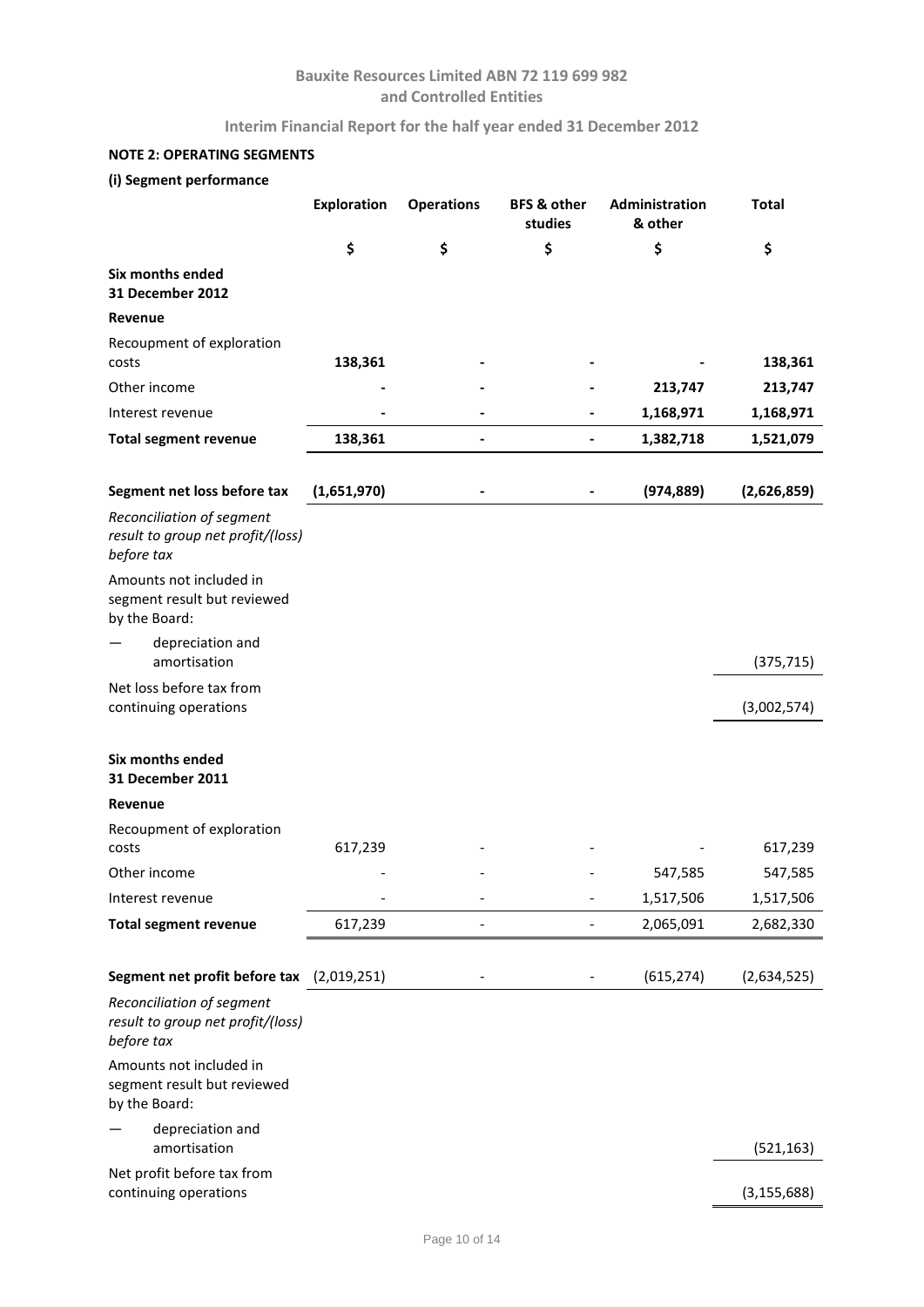### **Interim Financial Report for the half year ended 31 December 2012**

| (ii) Segment assets                 |             |                          |                                   |                                  |              |
|-------------------------------------|-------------|--------------------------|-----------------------------------|----------------------------------|--------------|
|                                     | Exploration | <b>Operations</b>        | <b>BFS &amp; other</b><br>studies | <b>Administration</b><br>& other | <b>Total</b> |
|                                     |             |                          | S                                 |                                  |              |
| Opening balance 1 July 2012         | 1,745,570   | $\overline{\phantom{a}}$ | $\overline{\phantom{a}}$          | 56,179,803                       | 57,925,373   |
| Closing balance<br>31 December 2012 | 1,502,730   | $\,$                     | $\blacksquare$                    | 53,681,906                       | 55,184,636   |

# **NOTE 3: CONTINGENT LIABILITIES**

There have been no changes to contingent liabilities since the report for the period ended 30 June 2012.

### **NOTE 4: EVENTS SUBSEQUENT TO REPORTING DATE**

There has not been any other event that has arisen since 31 December 2012 which has significantly affected, or may significantly affect the operations of the Group, the result of those operations, or the state of affairs of the Group in subsequent financial years.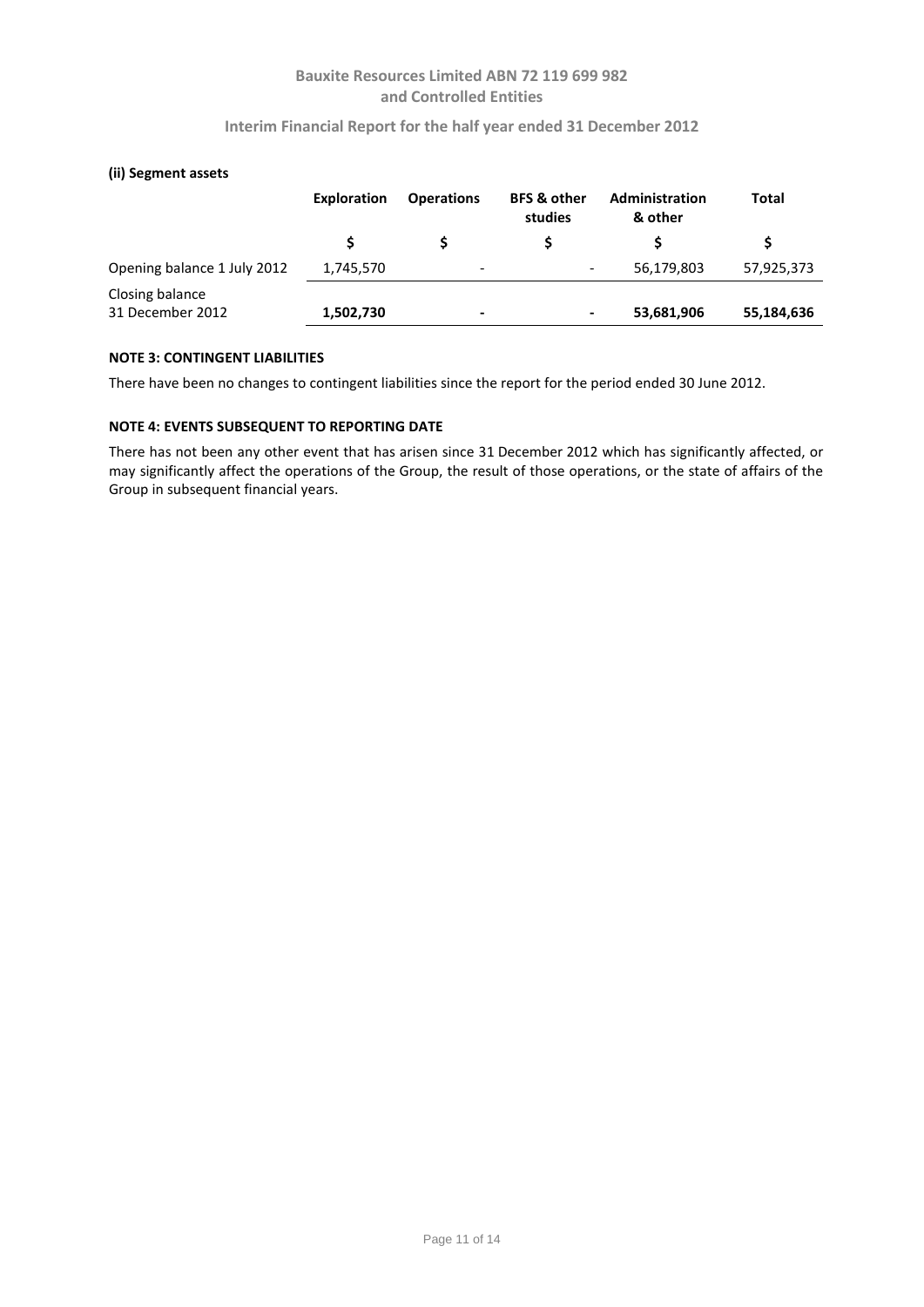### **Interim Financial Report for the half year ended 31 December 2012**

### **DIRECTORS' DECLARATION**

The directors of the company declare that:

- 1. The financial statements and notes, as set out on pages 4 to 11 are in accordance with the *Corporations Act 2001*, including:
	- a. complying with Accounting Standard AASB 134: Interim Financial Reporting; and
	- b. giving a true and fair view of the consolidated entity's financial position as at 31 December 2012 and of its performance for the half-year ended on that date.
- 2. In the directors' opinion there are reasonable grounds to believe that the company will be able to pay its debts as and when they become due and payable.

This declaration is made in accordance with a resolution of the Board of Directors.

Bong Carbon

Barry Carbon AM Chairman Dated this 14<sup>th</sup> day of March 2013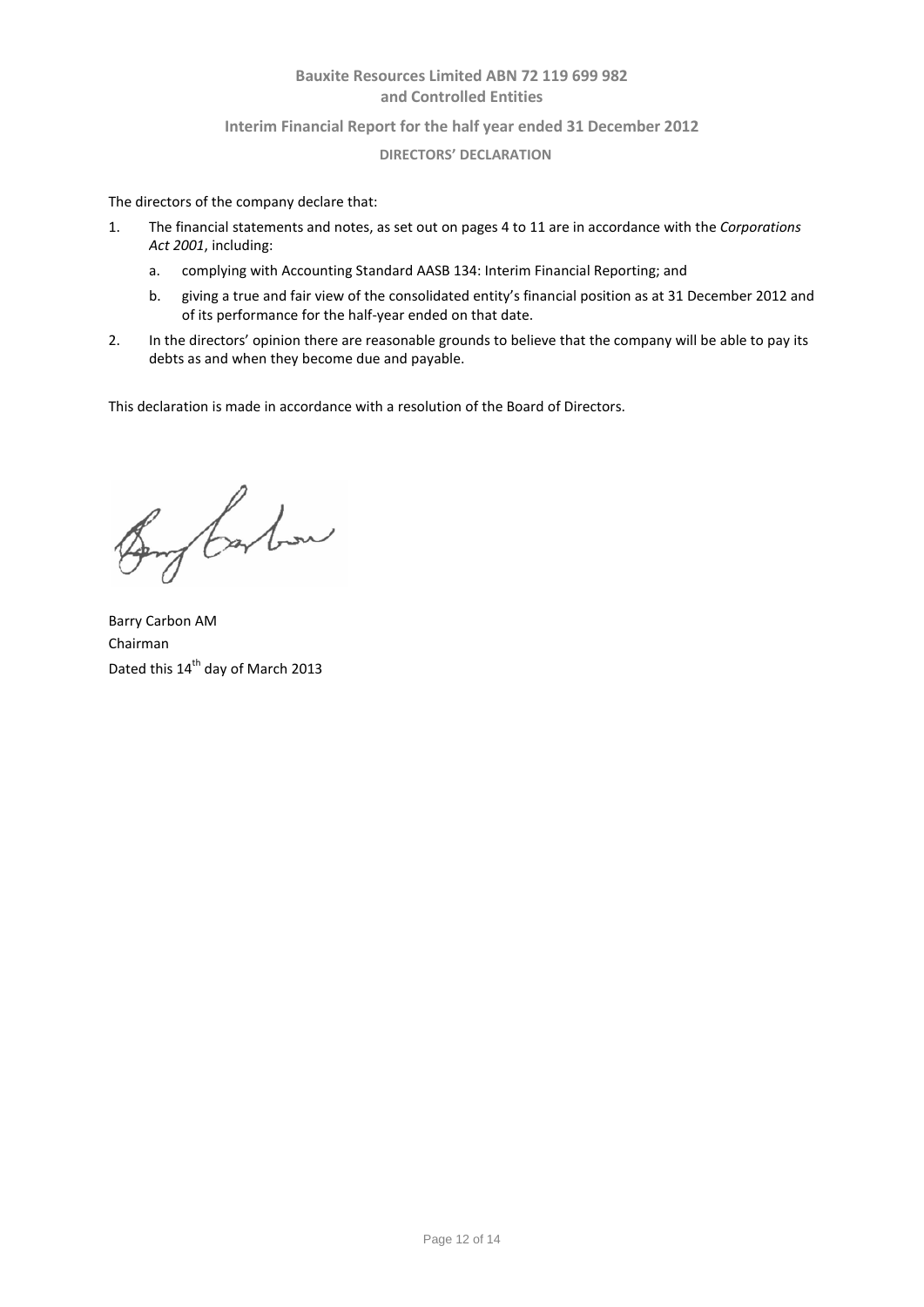**Interim Financial Report for the half year ended 31 December 2012**



Level 3, 12 St Georges Terrace Perth WA 6000

PO Box 5785, St Georges Terrace WA 6831

T +61 (0)8 9225 5355 F +61 (0)8 9225 6181

www.moorestephens.com.au

### **INDEPENDENT AUDITOR'S REVIEW REPORT TO THE MEMBERS OF BAUXITE RESOURCES LIMITED AND ITS CONTROLLED ENTITIES**

#### **Report on the Half-year Financial Report**

We have reviewed the accompanying half-year financial report of Bauxite Resources Limited which comprises the consolidated condensed statement of financial position as at 31 December 2012, the consolidated condensed statement of profit or loss and other comprehensive income, consolidated condensed statement of changes in equity, the consolidated condensed statement of cash flows for the half-year ended on that date, notes comprising a summary of significant accounting policies and other explanatory information and the directors' declaration.

#### *Directors' Responsibility for the Half-Year Financial Report*

The directors of Bauxite Resources Limited are responsible for the preparation of the half-year financial report that gives a true and fair view in accordance with Australian Accounting Standards (including Australian Accounting Interpretations) and the *Corporations Act 2001* and for such internal control as the directors determine is necessary to enable the preparation of the half-year financial report that is free from material misstatement, whether due to fraud or error.

#### *Auditor's Responsibility*

Our responsibility is to express a conclusion on the half-year financial report based on our review. We conducted our review in accordance with Auditing Standard on Review Engagements ASRE 2410: Review of a Financial Report Performed by the Independent Auditor of the Entity, in order to state whether, on the basis of the procedures described, we have become aware of any matter that makes us believe that the half-year financial report is not in accordance with the *Corporations Act 2001* including: giving a true and fair view of Bauxite Resources Limited's financial position as at 31 December 2012 and its performance for the half-year ended on that date; and complying with Accounting Standard AASB 134: Interim Financial Reporting and the Corporations Regulations 2001. As the auditor of Bauxite Resources Limited, ASRE 2410 requires that we comply with the ethical requirements relevant to the audit of the annual financial report.

A review of a half-year financial report consists of making enquiries, primarily of persons responsible for financial and accounting matters, and applying analytical and other review procedures. A review is substantially less in scope than an audit conducted in accordance with Australian Auditing Standards and, consequently, does not enable us to obtain assurance that we would become aware of all significant matters that might be identified in an audit. Accordingly, we do not express an audit opinion.

#### *Independence*

In conducting our review, we have complied with the independence requirements of the *Corporations Act 2001*. We confirm that the independence declaration required by the Corporations Act, which has been given to the directors of Bauxite Resources Limited, would be in the same terms if provided to the directors as at the time of this auditor's review report.